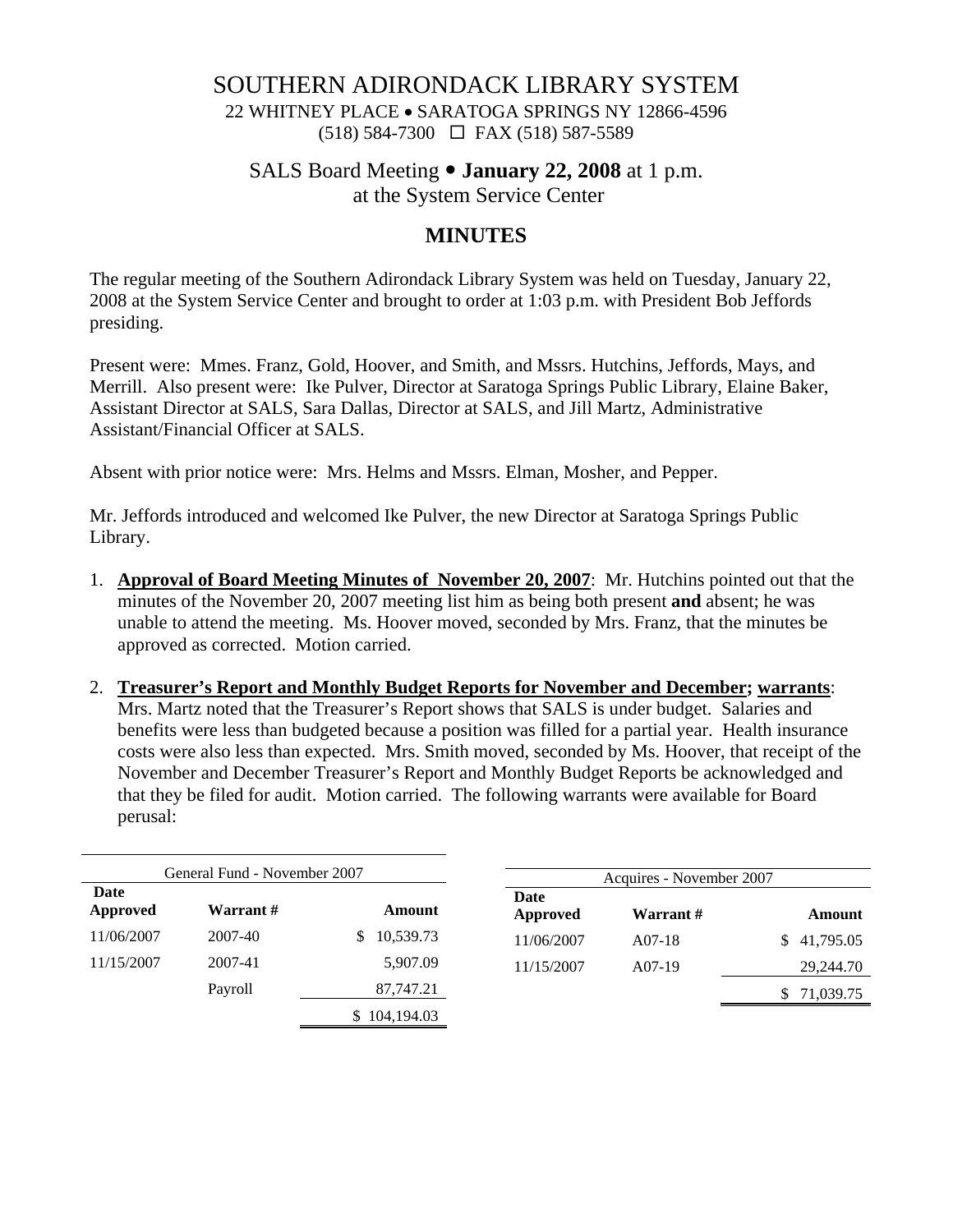| General Fund - December 2007 |           |                 |  |  |  |
|------------------------------|-----------|-----------------|--|--|--|
| Date<br>Approved             | Warrant # | Amount          |  |  |  |
| 12/03/2007                   | 2007-42   | \$<br>10,098.00 |  |  |  |
| 12/03/2007                   | 2007-43   | 152,526.75      |  |  |  |
| 12/06/2007                   | 2007-44   | 323.75          |  |  |  |
| 12/17/2007                   | 2007-45   | 1,003.75        |  |  |  |
| 12/17/2007                   | 2007-46   | 12,073.64       |  |  |  |
| 12/17/2007                   | 2007-47   | 1,303.52        |  |  |  |
| 12/17/2007                   | 2007-48   | 1,944.61        |  |  |  |
| 12/28/2007                   | 2007-49   | 7,630.58        |  |  |  |
| 12/31/2007                   | 2007-50   | 4,813.55        |  |  |  |
| Close out Petty Cash         |           | 100.00          |  |  |  |
|                              | Payroll   | 89,554.53       |  |  |  |
|                              |           | \$281,372.68    |  |  |  |

| Acquires - December 2007       |          |             |  |  |  |  |  |
|--------------------------------|----------|-------------|--|--|--|--|--|
| <b>Date</b><br><b>Approved</b> | Warrant# | Amount      |  |  |  |  |  |
| 12/03/2007                     | $A07-20$ | \$50,200.65 |  |  |  |  |  |
| 12/17/2007                     | $A07-21$ | 6,360.42    |  |  |  |  |  |
| 12/31/2007                     | $A07-22$ | 15,996.75   |  |  |  |  |  |
|                                |          | \$72,557.82 |  |  |  |  |  |

- 3. **Director's Report**: Mrs. Dallas welcomed Mr. Pulver.
	- A. *Budget*: Letters were received from the Governor's office stating that library funding in his budget will not be as generous as last year. The newspaper is predicting a 1% to 2% cut for school districts; this would mean \$22,279 less for SALS and \$7,369 less for our member libraries. SALS budget was not developed using the supplemental aid received last year of \$147,922.

Tuesday, March  $11<sup>th</sup>$  is Legislative Day. Mrs. Dallas will make appointments to visit our legislators. SALS Board is welcome to join in these meetings. Mrs. Dallas has a schedule of events, and will share the appointment schedule once the appointments are made. NYLA has a list of budget priorities on their website.

- B. *Gates Grant*: The Advocacy Training developed by Sandra Nelson will be held at The Sagamore in Bolton Landing during the week of April 6—11. Participating libraries can attend the training in person or virtually. It is a grant requirement, and will be paid for by the Gates Grant. PLA will pay travel expenses for Sagamore participants. An application will need to be submitted to DLD by April  $1<sup>st</sup>$ ; funds will be received in July, which will include an administrative fee for SALS. Libraries will need to spend their funds and run TechAtlas to document the purchase of new computers by the end of 2008. Hudson Falls Free Library, Stillwater Free Library, and Fort Edward Free Library have withdrawn from the grant program. Libraries still participating are: Cambridge Public Library, Corinth Free Library, Crandall Public Library, Town of Lake Pleasant Public Library, Raquette Lake Free Library, Richards Library in Warrensburg, Stony Creek Free Library, Town of Johnsburg Library, Waterford Public Library, and Whitehall Free Library. There will be 29 computers in year 1; 10 computers in year 2.
- C. *Broadband Access Initiative*: DLD asked Mrs. Dallas to write a letter of support for a statewide Broadband Access Initiative.
- D. *Joint Automation*: The next Joint Automation meeting is January 29<sup>th</sup> at MVLS. Mary Ann Hunter from Saratoga Springs Public Library has agreed to chair JA in 2008.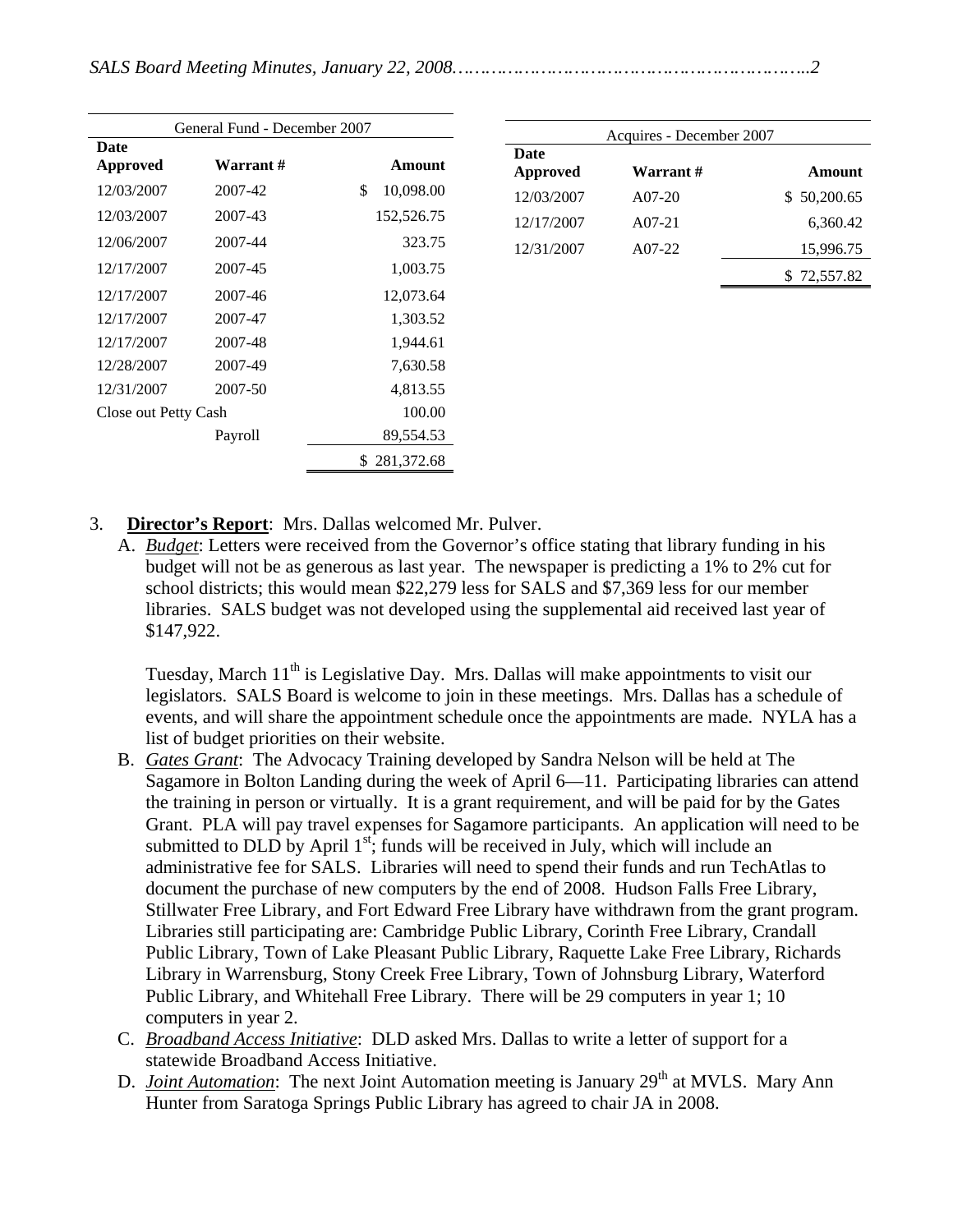Michelle Largeteau, Diane Robinson, Carol Clingan, and Sara Dallas met with Bill Schickling to address the last upgrade. Polaris management have already addressed many of the issues.

E. *Other*: Elaine Baker, Jennifer Ferriss, and Mrs. Dallas will present a program at PLA in March---it is called "Data Is Not a Four-Letter Word." It is an honor to be selected to do a program at this national conference.

To date, 27 libraries have confirmed storytelling programs from April through June 2008 in celebration of SALS 50<sup>th</sup> Anniversary Program. Elaine Baker presented the various logo designs from the graphic artist for SALS Stationery and Annual Meeting Dinner Invitations. Mrs. Franz moved, seconded by Mrs. Gold, that option #2 be used. Motion carried. (Copies attached to the Official Minutes).

The Construction Grant Workshop will be held on April 23 at Crandall Public Library, Glens Falls.

Mrs. Dallas is on the NYLA Local Arrangements Committee; if anyone has any event suggestions, please feel free to share.

Mrs. Dallas also is the Chair of the Rotary Senior Citizens Award Committee. Nominations are being accepted; must be 65 or older and live in Saratoga County.

#### 4. **Committee Reports**:

- A. *Audit & Finance*:
- B. *Building*:
- C. *Bylaws Committee*:
- D. *Central Library Aid and Services*:
- E. *County Aid Coordinators*:
- F. *Library Services*:
- G. *Personnel*:
- H. *Trustee Nominating*: In the absence of Mr. Mosher, Mrs. Dallas gave the report. The following people have agreed to serve on the Trustee Nominating Committee:

 Dick Lasher from the Town of Inlet Public Library (Hamilton County) Jack Ditch from Schuylerville Public Library (Saratoga County) John Plantier from Hadley-Luzerne Public Library (Warren County) Clem Crowe from the Cambridge Public Library (Washington County)

 There will be openings from Hamilton County, Warren County, and Washington County. Mr. Hutchins (Hamilton County) will have completed two five year terms; Mrs. Franz (Warren County) will have completed a partial term and a full five year term, and chooses not to run again; Mr. Mays (Washington County) will have completed a partial term and is willing to have his name considered for a full five year term.

- I.  $50<sup>th</sup> Anniversary Committee: Nancy Pearl will arrive on May 18<sup>th</sup>; the Annual Meeting is May$ 19<sup>th</sup>. She will also present another program at Saratoga Springs Public Library.
- J. *Ad Hoc Compensation*:

#### 5. **Unfinished Business**:

## 6. **New Business**:

A. *YSS Scholarship to Spring Conference*: The YSS Spring Conference was discussed. Last year, SALS offered \$600 scholarships at a total cost of \$2800. Participants were required to attend